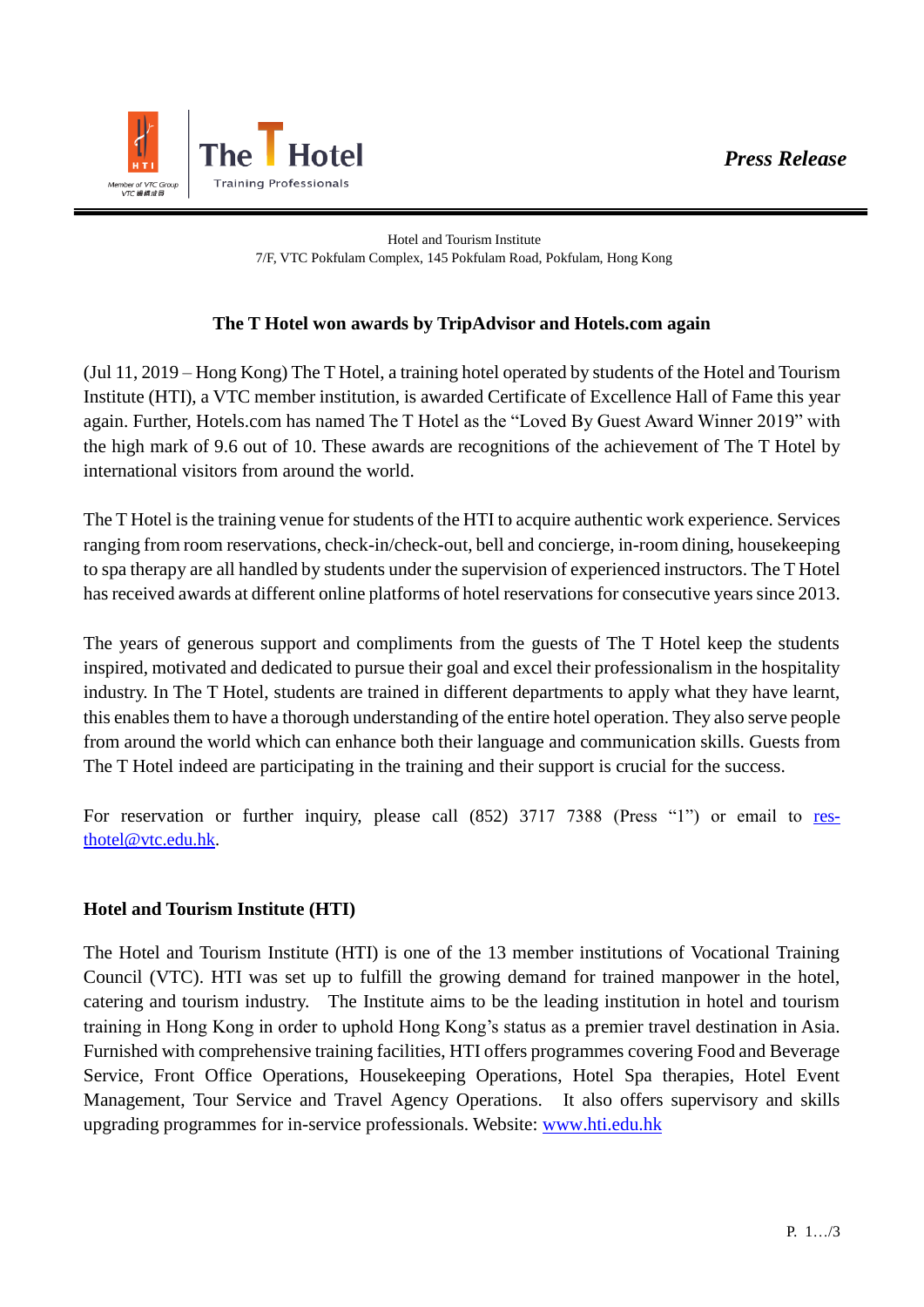- The End -

For media enquiry, please contact:

| Cindy Kuan                      |                          | Grace Cheung                    |                           |
|---------------------------------|--------------------------|---------------------------------|---------------------------|
| <b>Public Relations Manager</b> |                          | <b>Public Relations Officer</b> |                           |
| Tel                             | $:(852)$ 2538 2229       | Tel                             | $:(852)$ 2538 2792        |
| Fax                             | $:(852)$ 2550 0476       | Fax                             | $(852)$ 2550 0476         |
| Email                           | $:$ cindykuan@vtc.edu.hk | Email                           | : grace.cheung@vtc.edu.hk |

| (Image 1) The T Hotel is a remarkable training<br>platform for students aspiring to work in the hotel<br>and catering industry      |
|-------------------------------------------------------------------------------------------------------------------------------------|
| (Image 2) Hotel guests can indulge in the beautiful<br>sea view or historical Pokfulam village in the<br>spacious guest rooms.      |
| (Image 3) The T Hotel is equipped with a business<br>centre, gymnasium and a training spa to meet the<br>needs of different guests. |